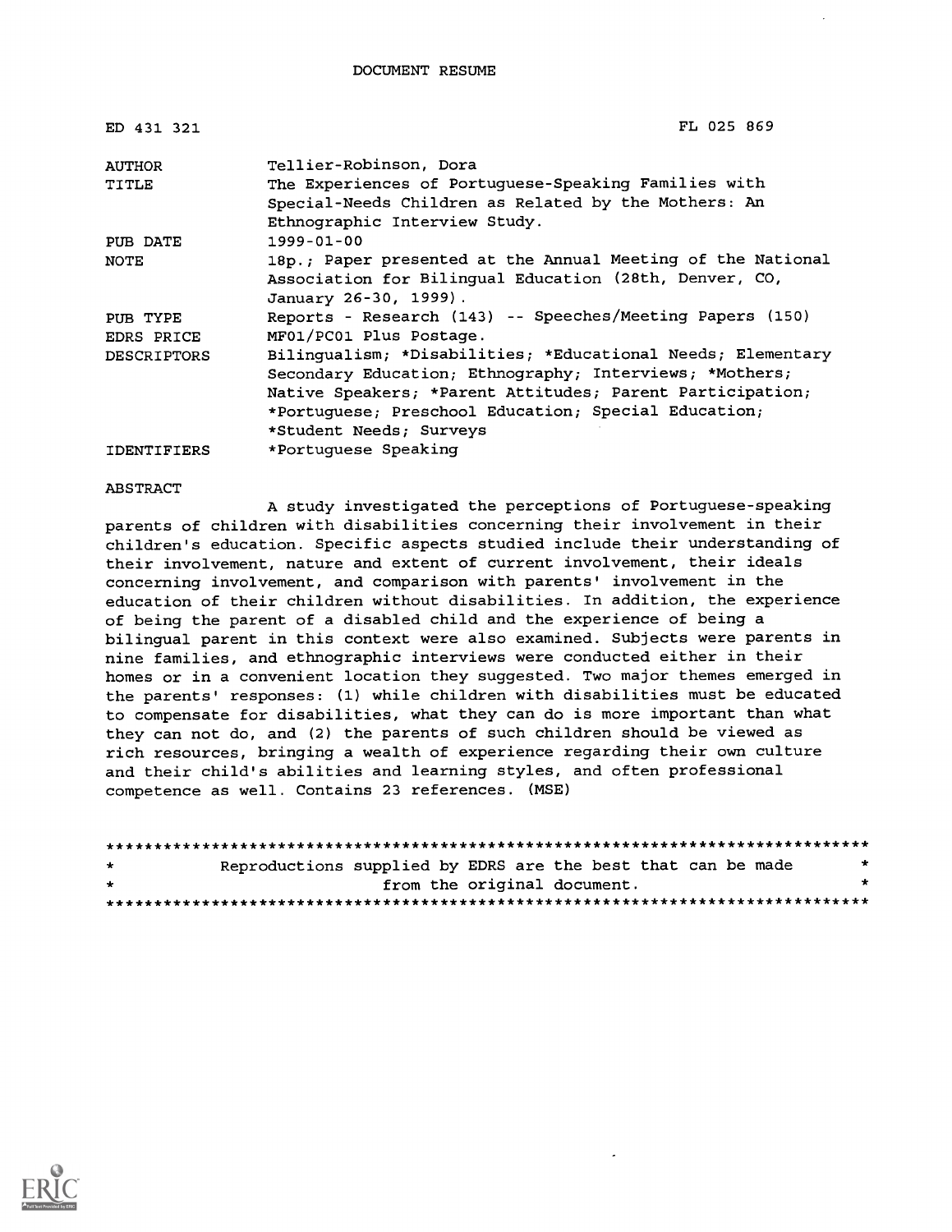U.S. DEPARTMENT OF EDUCATION<br>Office of Educational Research and Improveme Office of Educational Research and Improvement<br>CENTER (ERIC)<br>CENTER (ERIC)<br>CENTER (ERIC) p This document has been reproduced as<br>**V** received from the person or organization originating it. 3 Minor changes have been made to improve reproduction quality.

official OERI position or policy.

ED 431321

 $850$ 

Points of view or opinions stated in this document do not necessarily represent

PERMISSION TO REPRODUCE AND DISSEMINATE THIS MATERIAL HAS BEEN GRANTED BY  $cellpr - 4$ 

THE EXPERIENCES OF PORTUGUESE-SPEAKING FAMILIES WITH SPECIAL-NEEDS CHILDREN AS RELATED BY THE MOTHERS: AN ETHNOGRAPHIC INTERVIEW STUDY

TO THE EDUCATIONAL RESOURCES INFORMATION CENTER (ERIC)

1

### Dr. Dora Tellier-Robinson

The experiences of parents of children with special needs are usually more difficult, extensive, and complex than those of parents of non-handicapped children. The problems they face in other aspects of daily life are inevitably carried over into their involvement in their children's education. These problems can be further complicated if they are non-English-speaking, if English is a second language for them, or even, in some cases, solely by the fact that they are recognized as belonging to an ethnic minority. This qualitative study was designed to. explore the attitudes toward parent involvement in their children's education by a number of Portuguese-speaking parents of children with special needs. Consistent with the nature of qualitative research, however, as data collection progressed the scope of the emergent findings widened to take in other aspects of these parents' experiences.

#### Statement of the Problem

The literature on parent involvement is quite extensive in general education, special education, and bilingual education. (Useful reviews of these studies are provided by Chavkin, 1993; Epstein, 1988; Graves & Gargiulo, 1993). There is also a growing body of literature that deals specifically with parent involvement in bilingual/special education settings (Baca & Cervantes, 1989; Harry, 1992b). Several studies are limited to documenting the attitudes toward parent involvement of various ethnic groups, primarily Hispanic (e.g. Harry, 1992a) and Asian (Matsuda, 1994; Yao, 1993), but only a few of these

# BEST COPY AVAILABLE 2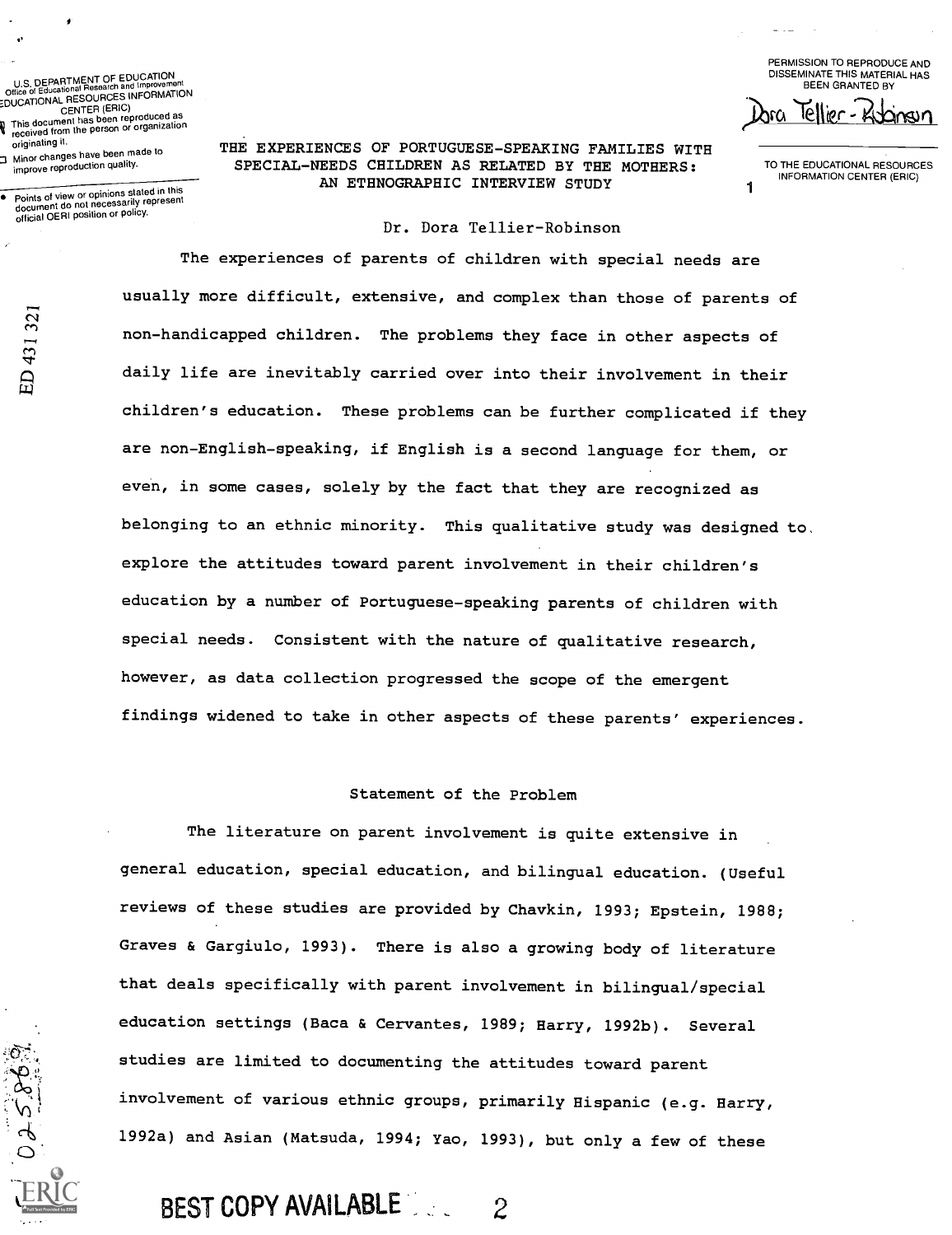studies explore the parents' experiences with involvement or inquire into their needs and wishes. More particularly, no studies have been located on the involvement of parents of Portuguese-speaking bilingual/special education students.

2

The importance of a greater understanding of the Portuguesespeaking population becomes evident when it is noted that, according to the 1990 census, Portuguese is the tenth most widely spoken minority language in the United States. Between 1980 and 1990, the number of people in the United States born in countries where European languages other than Spanish are spoken declined by 13.8% During the same period, the number of people in this country born in Portugal and Brazil (countries where Portuguese is spoken) increased by 15.9%. This increase is due largely to greater numbers of Brazilians entering this country (Waggoner, 1993). Increasing immigration from Brazil should ensure that the numbers of Portuguese speakers in the United States will continue to increase. Margolis (1994) points out that even at the most conservative estimate, there is probably an undercount of the Brazilian population in the various regions of the United States ranging from 33% to over 80%.

Although much has been written about the importance of parent involvement, a focus on how parents want to be involved is a fairly recent development. Nieto (1992b) stresses this need, and a few researchers have investigated it (Dauber & Epstein, 1992; De Leon, Ortiz, Sena, & Medina, 1996). This emphasis on understanding the experiences and feelings of parents was the inspiration for the present study.



 $\mathbf{3}$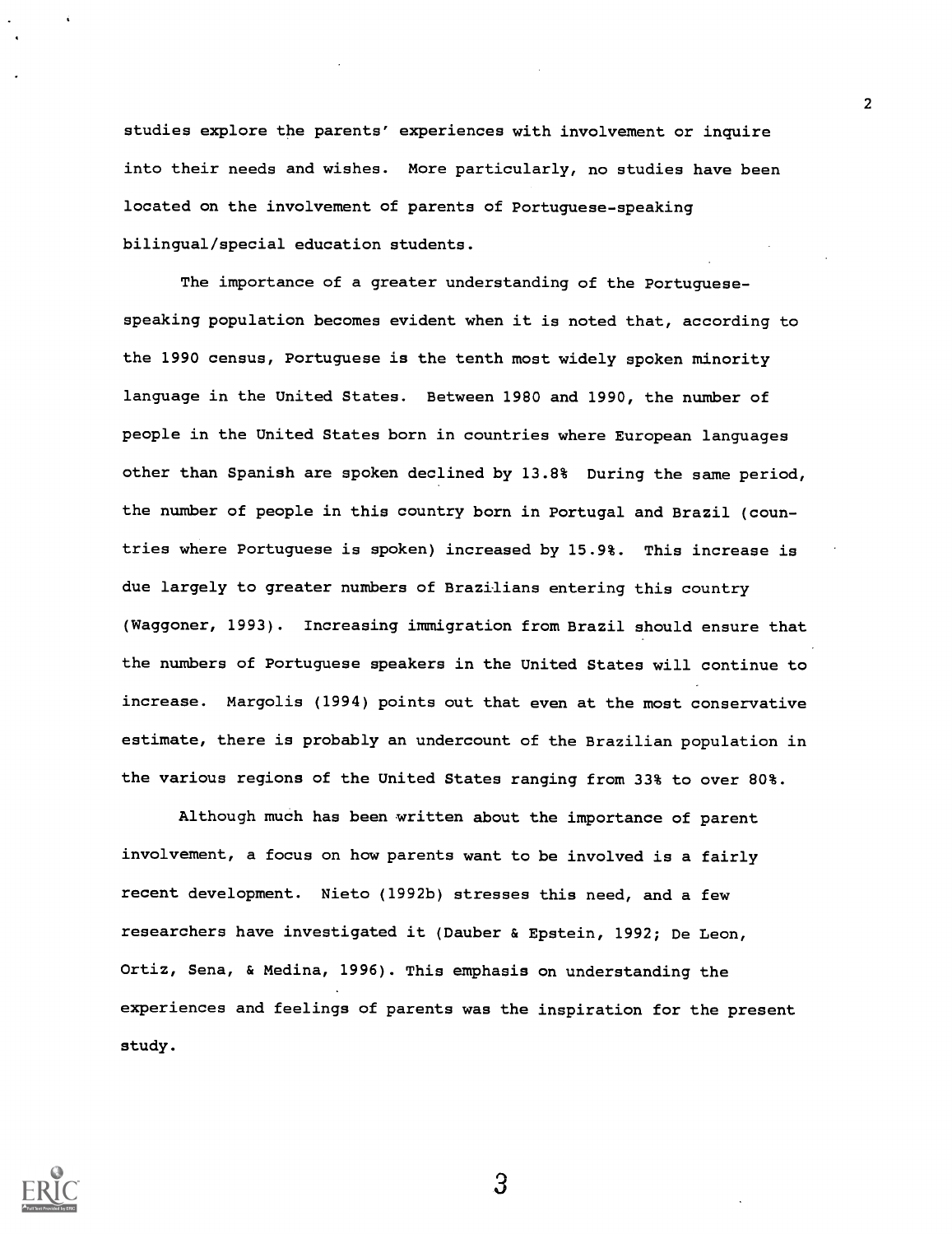### The Purpose of the Study

My purpose in this study was to seek to understand Portuguesespeaking parents' actual involvement and their feelings about their involvement in the education of their children with special needs. Exploring the experiences of these parents from their own perspectives may provide educators with new insights into parent involvement in bilingual/special education settings. It will also allow non-Portuguese-speaking educators to enter the world of Portuguese-speaking parents.

My overall research questions were: "How do Portuguese-speaking parents of special-needs children want to be involved in their children's education?" and "What are their expressed feelings about their involvement?" The following subquestions were addressed initially:

1. What is the understanding of these parents regarding their involvement in their children's education?

2. How are these parents already involved?

3. What would these parents consider to be an ideal parent involvement situation?

4. How does their involvement in their special-needs child's education compare with involvement in the education of their nonhandicapped children if they have them?

It is consistent with qualitative reseach methods that the focus of the study may be further shaped in process by the emergent findings (Ely, Anzul, Friedman, Garner, & Steinmetz, 1991). Because the following topics were continually introduced into the interviews by the participants, these two questions were added as foci for consideration as the study progressed:

5. What is the experience of being the parent of a handicapped child?



3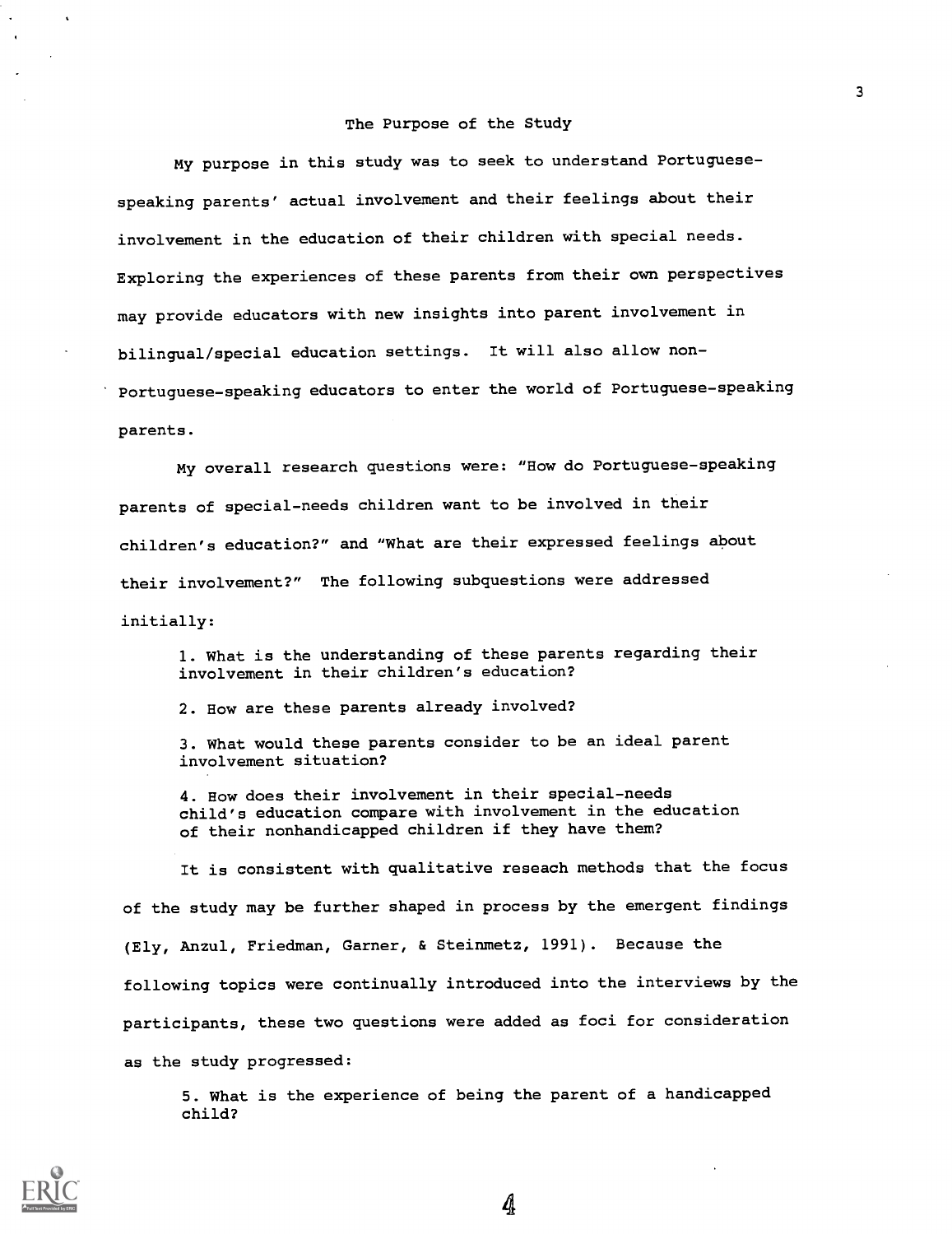6. How do these participants describe their experience as bilingual parents of handicapped children in their relations with the school system?

### Theoretical Framework

The theoretical perspectives within which the study was designed and conducted were derived primarily from the work of Nieto, Careaga, and Baca and Cervantes on parent involvlement. Nieto (1985, 1992a, 1992b) has consistently argued that schools need to change the way they look at parent involvement. She believes that in bilingual education parent-involvement programs may have actually discouraged parent participation. She suggests that the goal of parent involvement in bilingual education should be to educate and empower parents. Before parents can become involved, they must learn that they have the power to change the status quo. Ultimately, the schools must be "run by or with the community rather than for it" (1985, p. 187).

Perhaps the most comprehensive statement so far made of what parent involvement may mean for parents of limited English proficiency (LEP) was made by Careaga (1988) in a study in which he stated that "for many parents of limited English proficient students, however, involvement may be hindered by language barriers, limited schooling, different cultural norms, or a lack of information" (pp. 1-2). In his opinion, the challenge to bilingual education is to set up parent involvement programs that overcome these obstacles; before these programs can be developed, educators must find out the needs of the community, which is done by finding out about these parents' lives and looking at their interests and concerns. Once these factors are understood, Careaga argues, eductors would have taken the first step toward developing meaningful parent involvement programs.

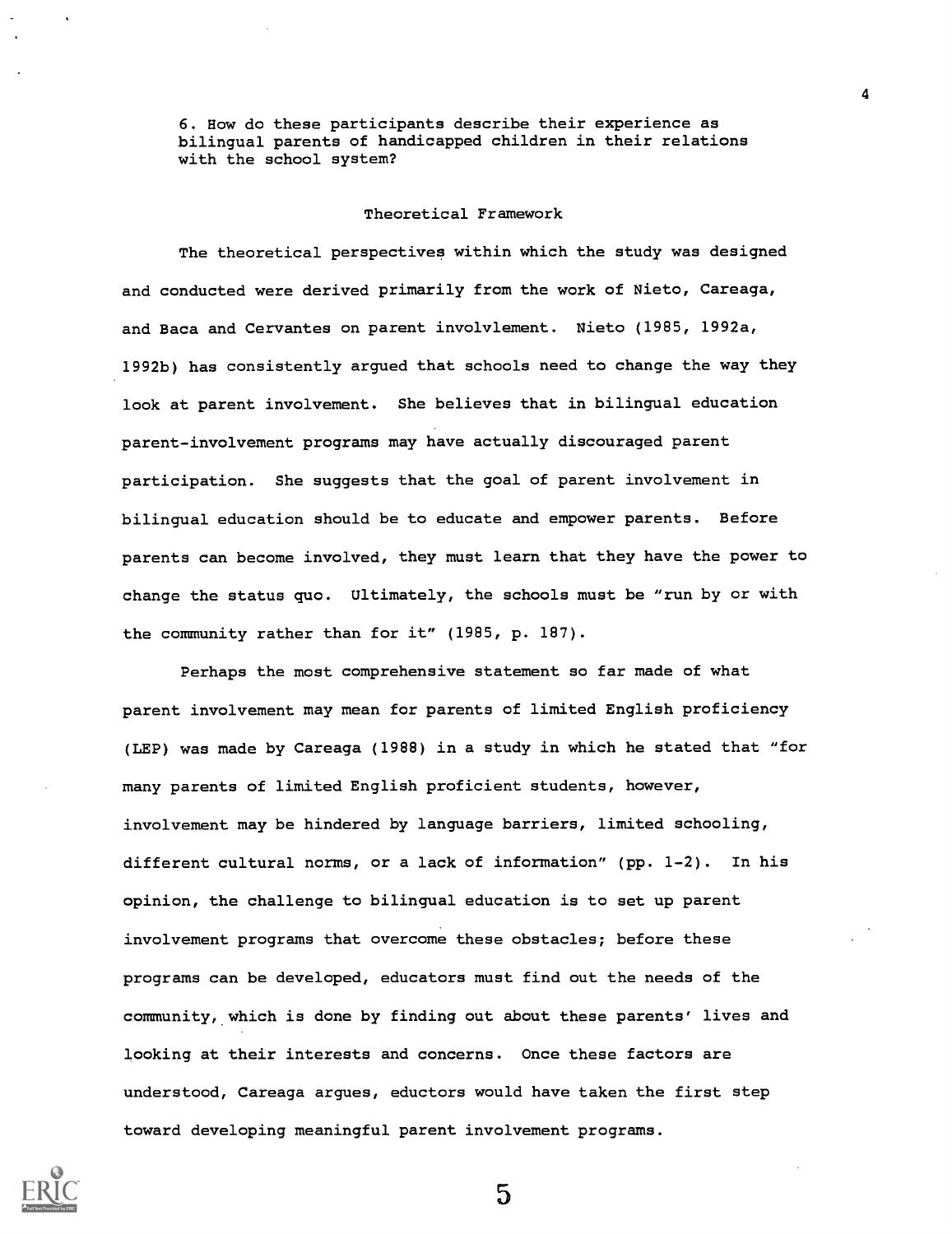Baca and Cervantes (1989), as a result of their work with LEP minority parents, emphasize the need to take into account the parents' language, culture, and attitudes towards handicaps when developing and implementing a parent-involvement program. Even though P.L. 94-142 (IDEA) mandates parent participation, there is evidence in the literature that participation by LEP parents of exceptional children is minimal. To the extent that this perception is generally accurate, lack of participation may be due to several factors. These include lack of knowledge by parents of their rights and conflicts between the attitudes and perceptions of professionals and those of the parents about a wide range of topics dealing with special education. In addition, professionals often perceive parental deference to them and preoccupation with such basic needs as feeding and clothing the child as apathy or lack of interest in education (Baca & Cervantes, 1989).

#### Method

The qualitative methods of ethnographic interviewing and participant observation were seen as particularly appropriate to the purpose of the study. Through these methods researchers seek to understand the experiences of other people and the meanings they make of their experiences (Ely et al., 1991; Seidman, 1991).

### Selection of Setting and Participants

 $\ddot{\phantom{0}}$ 

The focus in this study was on foreign-born LEP or bilingual Portuguese-speaking families who had at least one child enrolled in a special education program. I selected as a setting a nearby urban area with a large Portuguese population. This is a long-established



5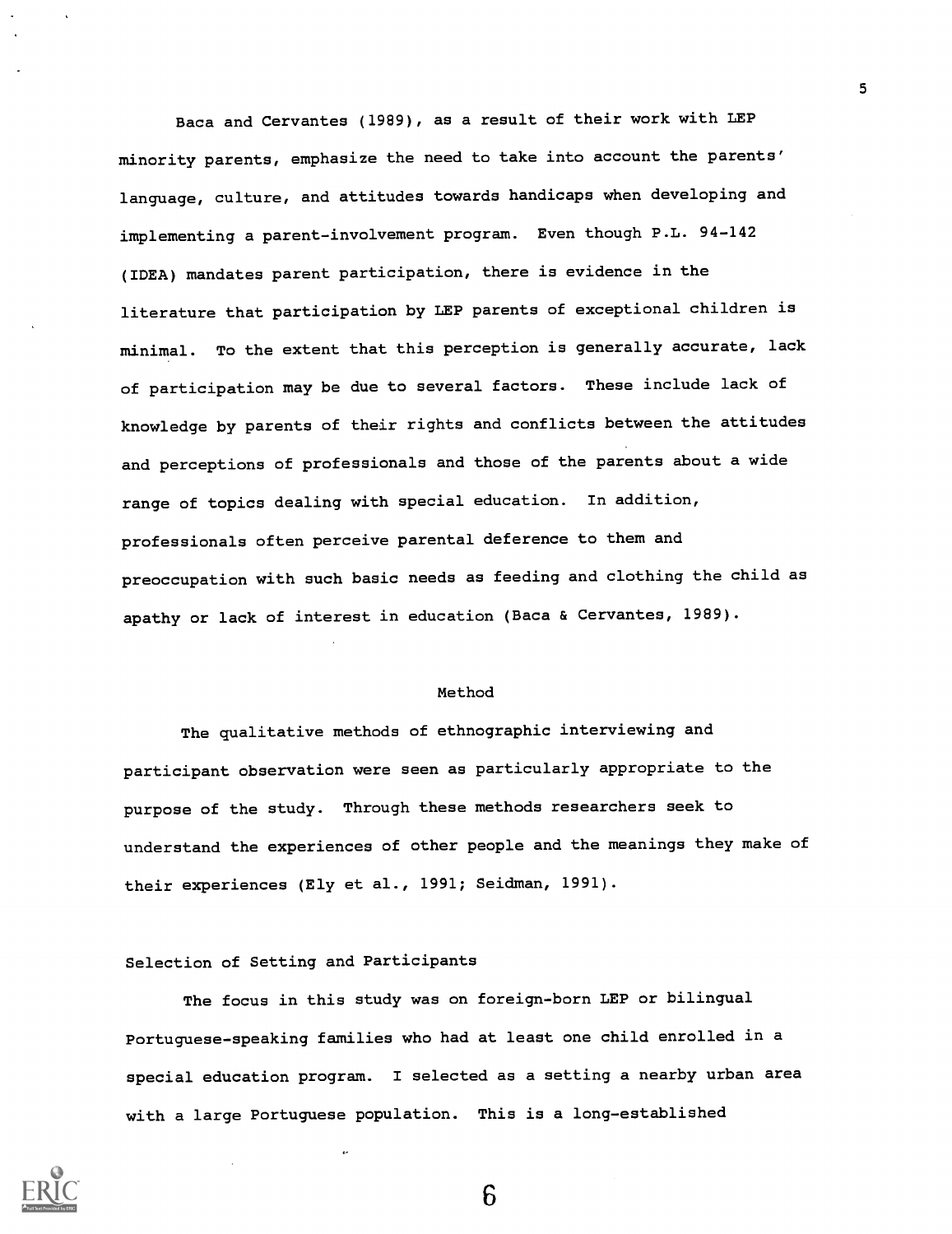community where Portuguese speakers have been represented in the school system as students, teachers, and administrators for at least two generations. It also has a growing number of Brazilians.

I had already gained entry into the community through a pilot study. I had become acquainted with a Portuguese-speaking official at the central board of education who worked with bilingual programs. He gave me the names of special-education teachers and administrators whom he thought could help me as well as the name of a Portuguese friend with a special needs child. I also received a few names from a teacher. contacted these potential participants; others were obtained through "snowballing" as one participant suggested another (Seidman, 1991, p. 45). Some potential participants did not meet my criteria; others were not able to arrange time for interviews. For those who were able participate and who met the criteria, permission forms were obtained and pseudonyms were assigned to protect confidentiality.

At least three interviews of at least 90 minutes each (Seidman, 1991) were held with each participant. Interviews were held in the participants' homes or, in the case of two participants, in another location they selected as more convenient. The participants were given the choice of speaking in either Portuguese or English. Seven of the nine families chose to speak in Portuguese. All interviews were taped, and the tapes were transcribed (and translated into English as needed). These transcripts then became part of my log. (See Appendix A for Interview Schedule, Appendix B for Interview Guide, and Appendix C for a sample of a translated interview)

In all cases I visited the participants' homes, met all members of the families, and spent time observing, talking with, and/or playing

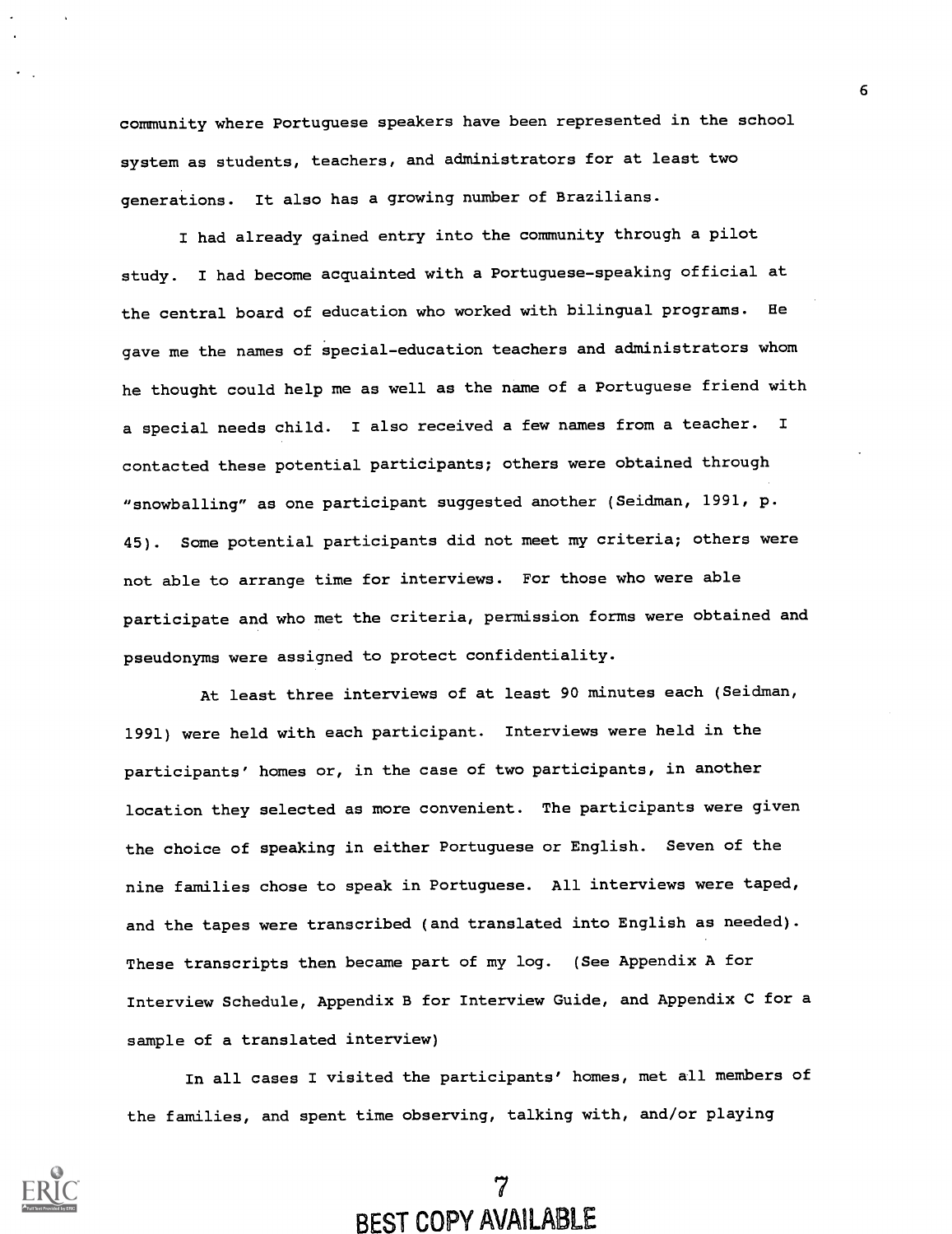with, the special-needs children and their siblings as appropriate. Although I had not deliberately sought participants whose children's disabilities were of a serious nature, through the selection process described above this turned out to be the case. I therefore considered it important to observe the children in their natural family settings as a supplement to the interview data. Detailed notes compiled after each observation and interview session became part of the ongoing log. Concurrent analysis of the gradually accumulating log data was used to help shape future interviews.

7

New participants were added until I attained a saturation of categories (Seidman, 1991) for analysis (i.e., no additional data yielding new categories or thematic material were being documented). In all, I interviewed nine families for use in this study. All were twoparent families, and there were siblings in all but one of the families as well. The interview participants were the mothers of the families in eight of the nine families. In one family, both mother and father were present for all interviews.

### Analysis of Data

All data collected in the log were analyzed inductively, moving from specific raw units of information, for which codes were established during initial analysis, to larger categories (Ely et al., 1991; Lincoln & Guba, 1985). The original categories were then reviewed, refined, and combined as necessary. A few examples of final categories include: famlly attitudes toward having a special-needs child, daily care requirements, parents' relations with school personnel, and opportunities for involvement in child's school.

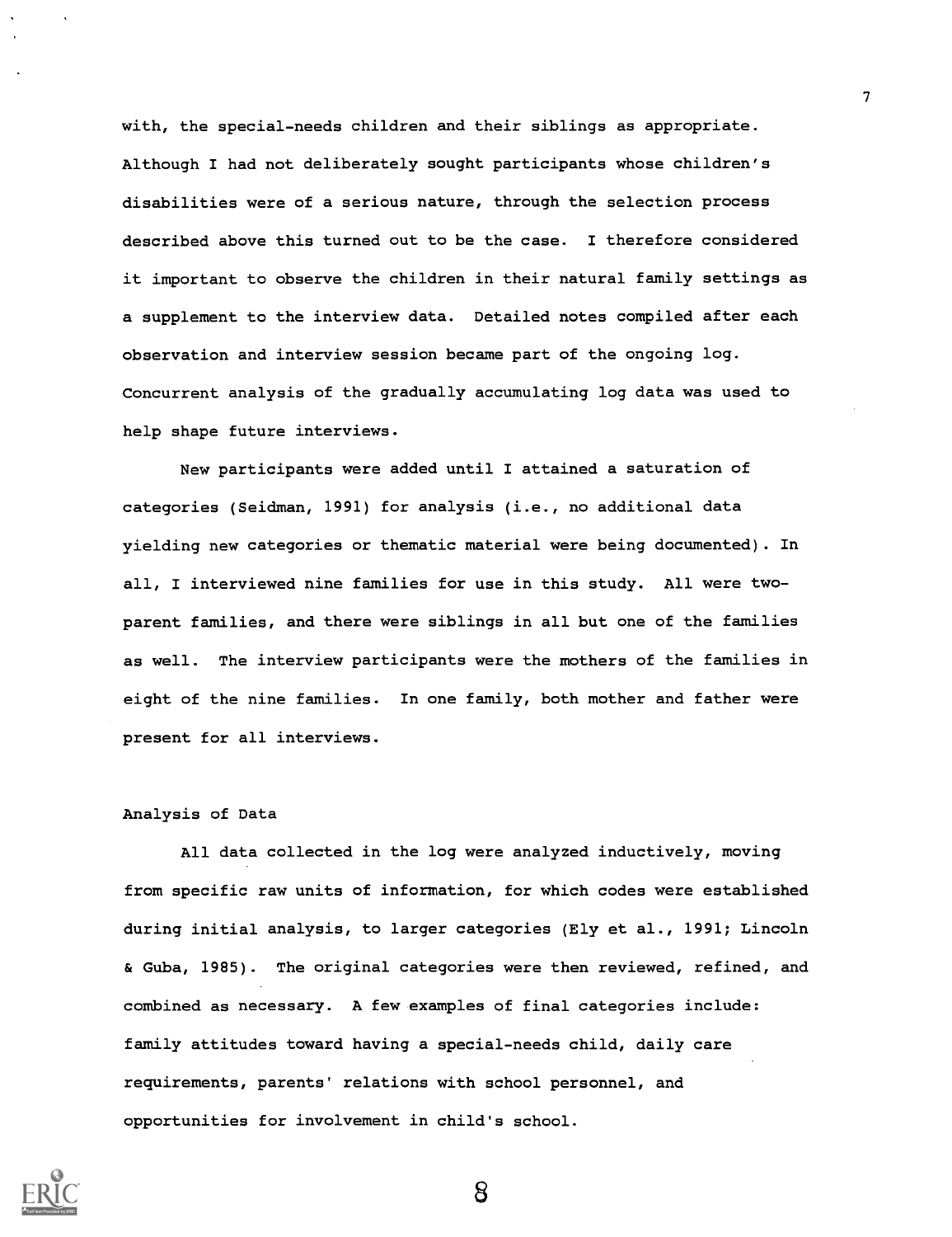After all categories were established and raw data grouped under category headings, I studied the data for thematic connections within and among them. Themes were defined as "a statement of meaning that (1) runs through all or most of the pertinent data, or (2) one in the minority that carries heavy emotional or factual impact" (Ely et al., 1991, p. 150). Following the steps outlined by Ely et al. (1991, pp. 150-152), a thematic analysis was undertaken of the final categories. Thematic statements were constructed that expressed the understandings and feelings of the participants, and the discussion of findings was organized according to these thematic elements.

### Findings

The presentation of findings opens in Chapter IV with the "Family Portraits" of each of the nine families. The portraits were based on selections from interview data previously translated which were edited to eliminate repetition and shaped to provide chronological order to the accounts. The participants' own words were retained as much as possible to provide an opportunity for them to tell their own stories.

Analyzed data were grouped under two overarching categories: Chapter V is focused on the special-needs children and their families. Chapter VI deals with the families' experiences with their children's education. The findings are summarized and discussed at the close of each of these chapters in the form of thematic analysis.

The first theme in Chapter V--"The Families and Their Children with Special Needs"--states that "Having a handicapped child required tremendous adjustment for our family." Because the children's disabilities were of a serious nature, in many cases they were noticed

# BEST COPY AVAILABLE

 $\boldsymbol{\Omega}$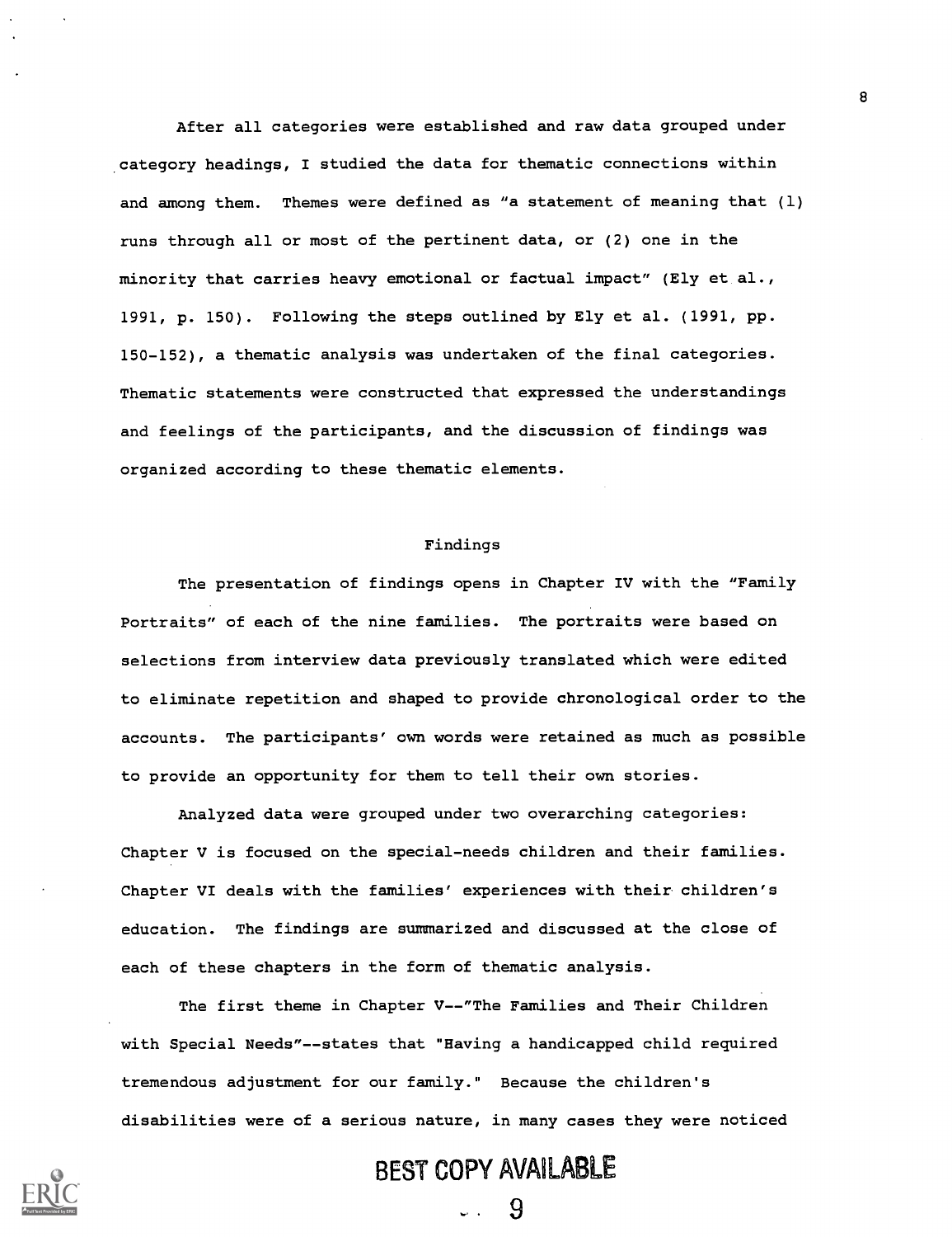at birth. In other cases, however, the parents detected "something wrong" and tried, sometimes with difficulty, to explain their concerns to health care professionals. These experiences are discussed under the theme "I could not make the doctors listen to me when I tried to tell them that there was something wrong with my baby."

The efforts of all members of the families to meet the special needs of these children, and the parents' attitudes toward this aspect of their lives, was of particular relevance to the focus of the study. The thematic statement that emerged was, "My special needs child requires a lot of extra help and attention." For example, one mother described how, beyond the care that most three-year-olds require, she had to take her daughter, who has cerebral palsy, to her physical therapists at least twice a week. She not only had to learn from these therapists how to work with the child at home, but also how to perform such "simple" tasks as holding, carrying, and bathing her.

As these children grow older, their needs may change, but they still usually require more care than other children. A father told me that he was the one who shaved his 15-year-old son with Down syndrome, and how he had to take him to school because he had refused to ride the school bus. This father also reported that he took his son "everywhere" with him, not only to expose him to a variety of experiences, but also for him to walk for exercise. In all cases, much time was devoted by family members, including siblings, to the physical care of the child and to whatever therapies were dictated by the nature of the child's disability. Meeting these daily needs, and helping the children to become independent to the extent possible, were seen by the parents as a large part of each child's educational program.



10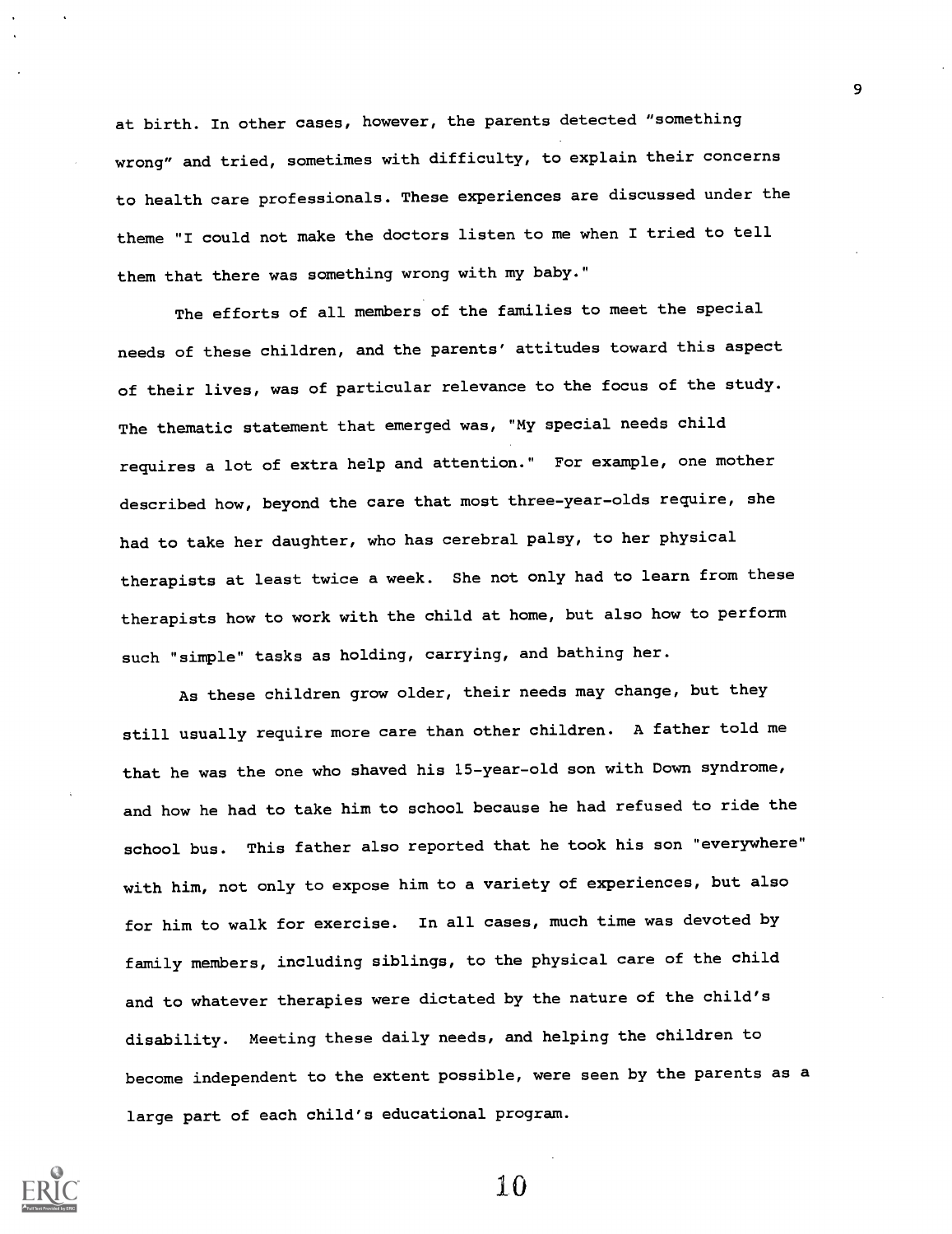A particularly relevant topic is language use within the families. The table in Appendix D shows the length of residence in the United States of each of the participants, records the language used for the interviews, and indicates my assessment of the language fluency of each participant. An unanticipated finding was expressed by the theme, "The learning problems of these children have not prevented them from learning a second language." I documented that to the extent that each special-needs child was able to speak at all, he or she appeared to be equally fluent in both English and Portuguese.

It is interesting to note here that in some of these families the children who seemed to be most proficient in speaking both languages and who had the greatest interest in the Portuguese language and culture were the children with special needs. One of the mothers remarked that her non-handicapped children understood Portuguese but did not speak it because they preferred to speak in English. It seemed to me that this interest on the part of the special-needs child might be due to the close ties that some researchers have noted between mothers and their special-needs children (Hardman, Drew, Egan, & Wolf, 1993). The parents reported that they took these children with them "everywhere," while their nonhandicapped children might be more involved in their peer culture. The three-year-old girl with cerebral palsy could already speak both Portuguese and English and knew that she spoke Portuguese at home and English at school. At the same time, her nonhandicapped siblings were just starting to learn English.

The final theme in this chapter--"This child has been a gift from God"--synthesizes statements made by many of the parents when discussing their feelings about their experiences as the parents of special-needs



11

# BEST COPY AVAILABLE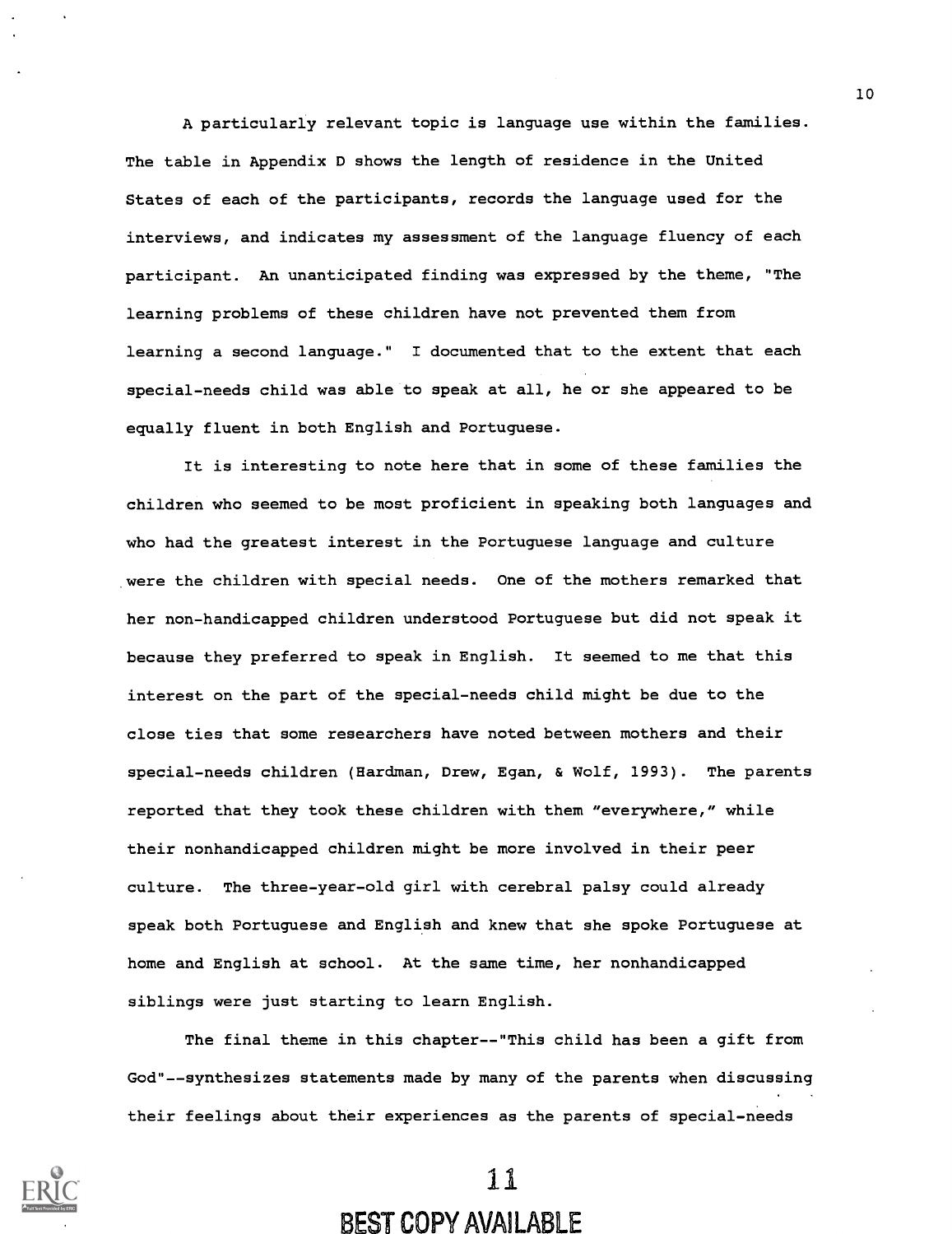children. When talking about what these chldren meant to them and their families, they indicated that they saw them as "a gift from God," and an inspiration to other members of the family. One mother conveyed her deep feelings this way:

Nelson didn't die because I believed that God didn't want him to die. . . .God wanted me to take care of Nelson. He knew how much we loved Nelson. He is my angel.

Another mother said that her daughter Dolores was a blessing and that God had given Dolores to her because He knew she was the right person to take care of a handicapped child. Some of the families also expressed ambivalence, however, or a note of bitterness or resentment as much for their children's being robbed of a more normal childhood as for their own difficulties. Most of these parents seemed to experience a combination of these attitudes.

There appears to be an emphasis in the literature on the stress to a family caused by a child's disabilities to the exclusion of other, more positive, aspects of the experience. One exception, however, is found in the work of Correa (1989), who pointed out that professionals need to take into account cultural beliefs when intervening with parents of diverse backgrounds. Although none of the participants in this study discussed the specifics of religious belief that might support their attitudes, the findings seemed to be analogous to those of Baca and Cervantes (1989), who cite earlier studies that indicate there is a positive correlation between religious belief and maternal acceptance of handicapped children and that Catholic families appear to be more accepting than others.

The focus in Chapter VI is on "The Families and the Children's Education." The first topic addressed is the experiences of these

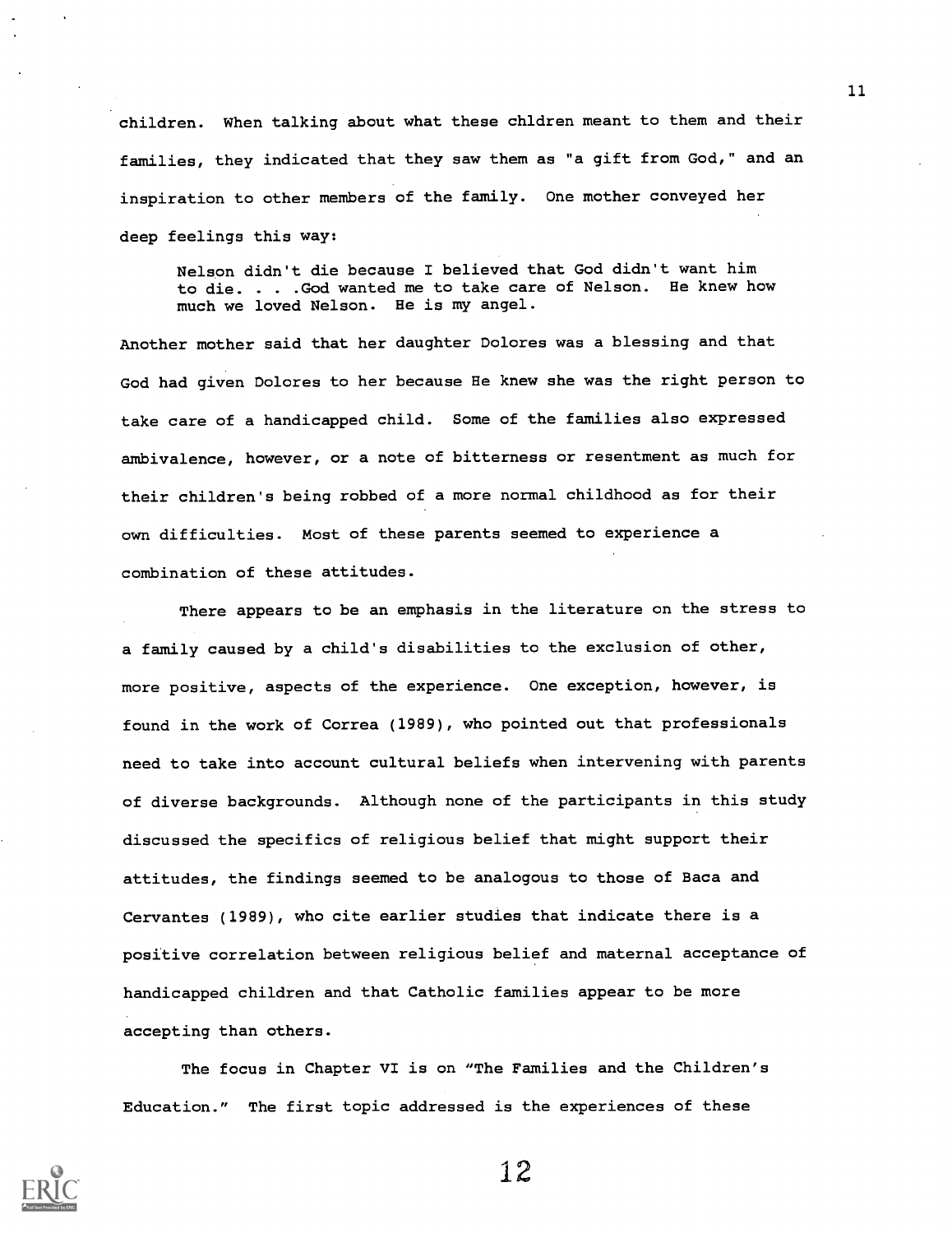Portuguese-speaking parents in an urban school district. Most of the children in the study were born here, but three of the families came to the United States especially because they perceived that the educational system here would offer advantages not available to them in Portugal. Although they reported that they did indeed find the eductional opportunities they were looking for, it was also their impression that in Portugal the services would have come to them automatically whereas here they had to learn how to be advocates for their children and to cope with "the system."

Issues around the experiences of these LEP parents in an urban school district were discussed under the theme: "We have to ask for what we want and fight for our children. Lacking proficience in English makes it more difficult for us to understand the school system and learn how to procure the services to which our children are entitled." Three participants specifically addressed language and ethnicity as barriers to obtaining services for their special-needs children. One mother, whose daughter has spina bifida, believed that there was a general lack of interest in the Portuguese community on the part of the board of education and a lack of cooperation between the board and the community:

The Portuguese people are not well represented here. We need an advocate for us because the parents complain and the board doesn't do anything. The Portuguese parents have to learn to be advocates for themselves, too, so that they can help each other.

The father whose son has Down syndrome reported that when he went on one occasion to the administrative offices in his district, "There wasn't anyone there who speaks Portuguese and who could help us."

The second theme stated: "Involvement in the education of my child with special needs consumes far more time than involvement in the

# 1 3 BEST COPY AVAILABLE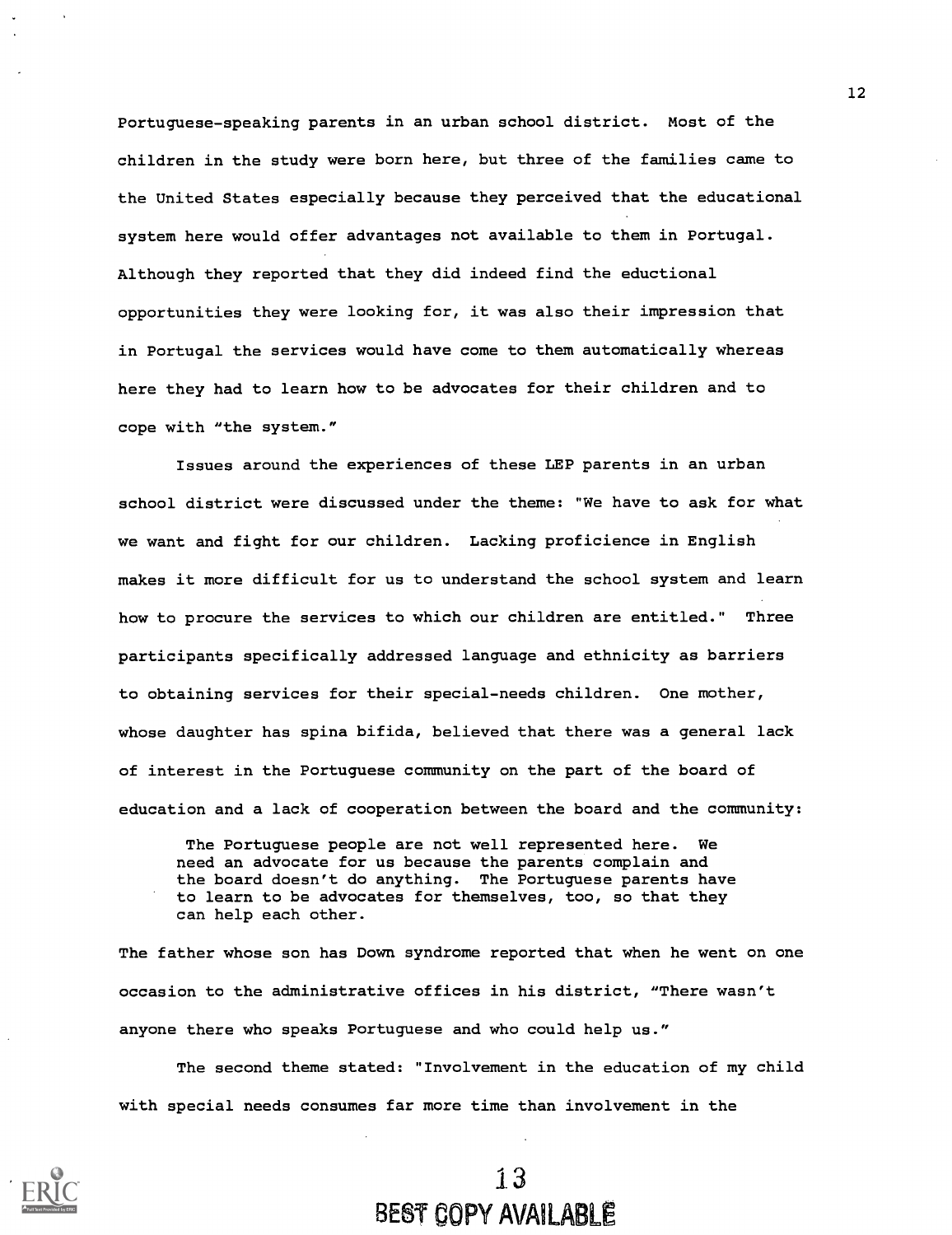education of my other chldren." The participants discussed parental involvement in both the home and the school. It was clear that they considered their involvement at home in the care and therapies needed by the special-needs child and the outings on which they took them as an important aspect of the child's education. They also pointed out that these children's schools had more meetings and that there were more parent conferences than in the schools of their non-handicapped children.

When discussing their attitudes toward parent involvement, almost all of these participants mentioned that they liked to be involved and wanted to be involved in their children's eduction. One mother stated:

It is very important to be involved in your child's education, especially when you have a handicapped child. If we are not involved, they won't do anything. They will be passive and uninterested in the world and people around them. If all children, including handicapped childlren, had the support of both parents, they would do much better and they would achieve more. We as parents must be involved in all phases of our children's lives, whether they are handicapped or not.

 Several of the participants expressed the view that by being involved in their children's education they were able to be better informed about what was being done for their children. As one mother said: "By participating in Quim's education, I found that I learned to understand what he was learning and why he was learning it." However, although all the participants stated that involvement in the school is important, almost all of them expressed the opinion that the most important involvement takes place at home.

These participants also expressed strong concerns for their children's future. Those with older children were concerned that the schooling available for these children was aimed at keeping them occupied and helping them live independent lives, but that it did not



14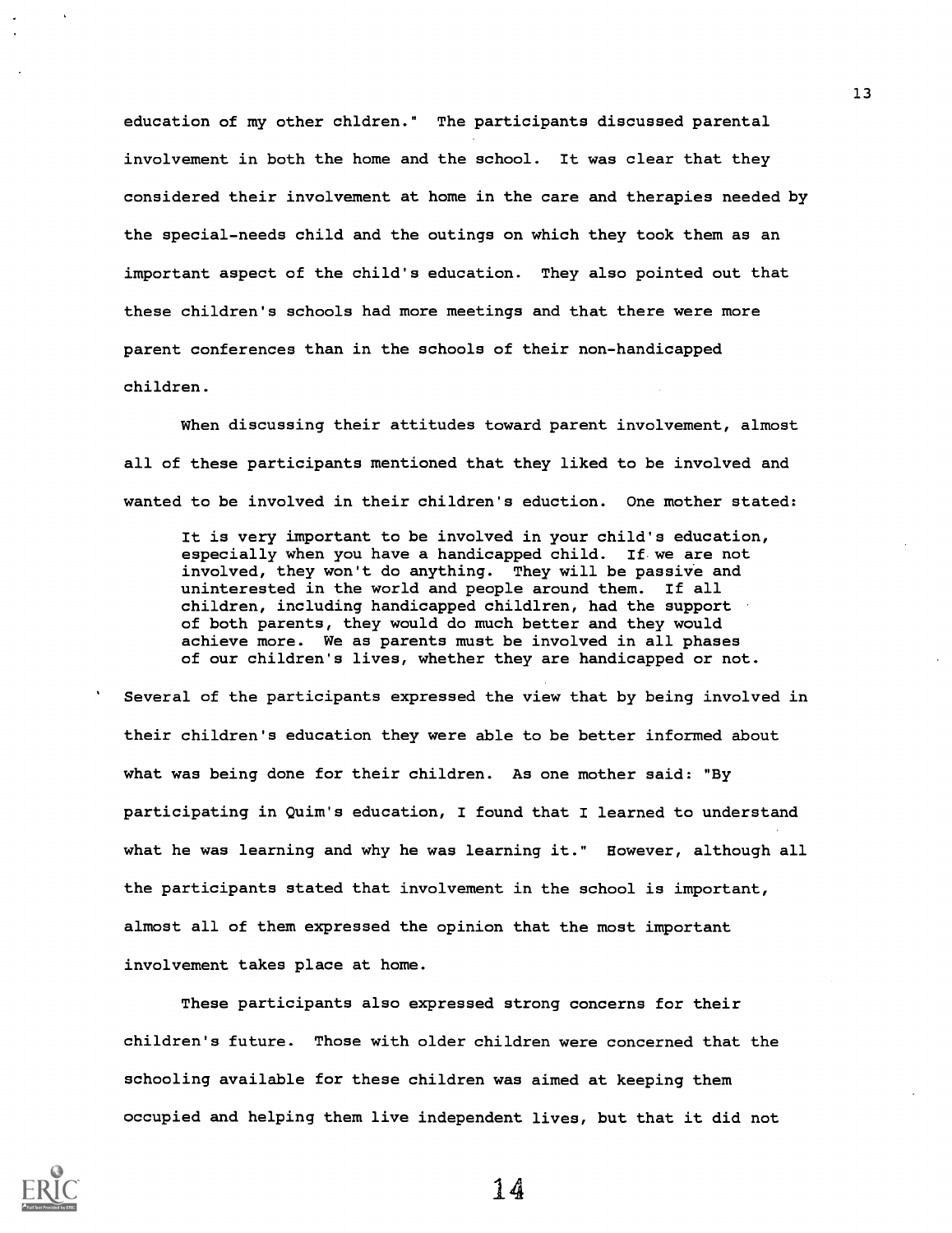always challenge their abilities or meet their special interests. It was clear that they saw involvement in the child's education as a lifelong commitment. One mother expressed this common sentiment as "always being available for my child and involved in everything she is doing." Another highlighted the mutual aspects of the relationships: "I'm not only involved with my daughter, but she is also involved with me and my life. We care about each other. I help.her and she helps me."

Finally, analyzing comments about parent involvement programs in the schools, the theme emerged that "The schools do a lot to support and involve parents of special-needs children, but we have ideas about how they could do even better." Among the suggestions were that transportation be provided for parents who do not drive and that more activities be held during evening and weekend hours to accommodate working parents. One of the mothers, herself a teacher, touched on several points mentioned by other parents when she said:

Another thing would be to have more things locally for parents so that they are able to attend conferences and attend meetings in different neighborhoods. . . . We could have a speaker in the parents' native language. We don't have that, so a lot of the Portuguese parents don't go anywhere. . . . Also, we should have more professionals who are bilingual.

### Conclusions and Implications

The conclusions and implications for practice derived from this study are discussed under two overarching metathemes that ran throughout the data. The first is: "What these children can do is immensely more important than what they cannot do." As has been noted, the parents of older children felt that the children could be further challenged and their special talents and skills emphasized. Although it is essential that these children be educated to compensate for their disabilities, it



15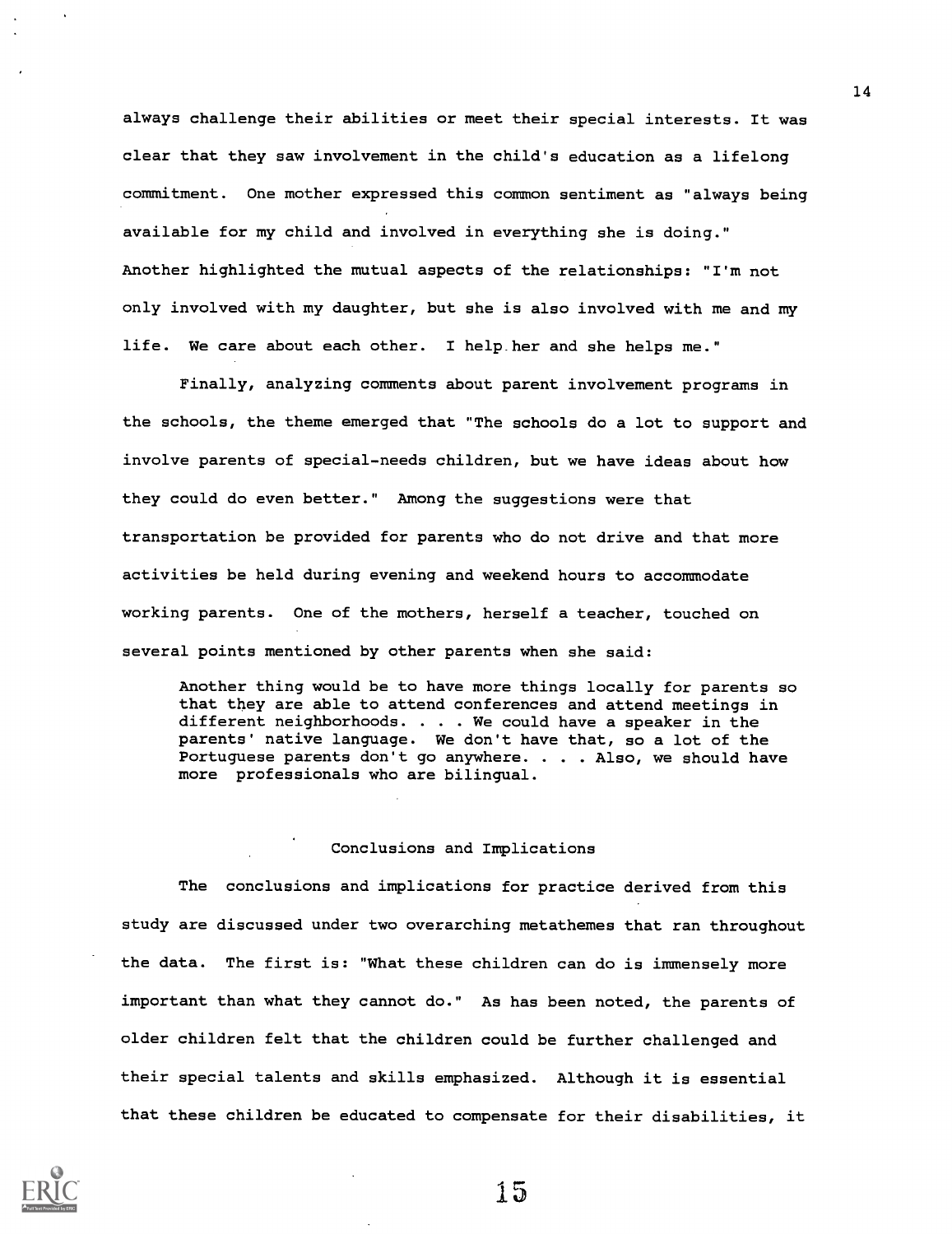seems necessary also to deemphasize the deficit model and raise expectations for the children. The ability of many of these children to speak two languages seems of particular interest, and further research in this area seems indicated.

The second metatheme is: "Parents of such children need to be viewed as very rich resources." The participants in this study brought a wealth of experience regarding their own culture, their child's abilities and learning style, and often had professional competence to contribute as well. They spoke of their potential contributions to educators and to other parents being ignored, and some indicated that they felt that they were in an adversarial relation with "the system."

There appears to be a widely-held belief among teachers that many parents, especially minorities, immigrants, and those of low socioeconomic status, are not interested in participing in their chidren's education (Chavkin, 1989). However, studies exist that indicate that these parents are interested in and want to be actively involved in their children's education (Chavkin, 1989; Williams, 1991). The present study supports such prior research and presents a group of parents who are not only already highly involved but also have suggestions for further and more effective involvement.

Ideas for developing programs for parent involvement should not only be initiated by schools but also solicited from parents. Parents need to feel that what they say is valuable and taken into consideration. Beyond this, parents need to see some of their suggestions put into practice and to help assess these as part of a profesional dialogue. This study bears out Nieto's (1992b) contention that we need to ask parent what they want and listen well to the answers.



16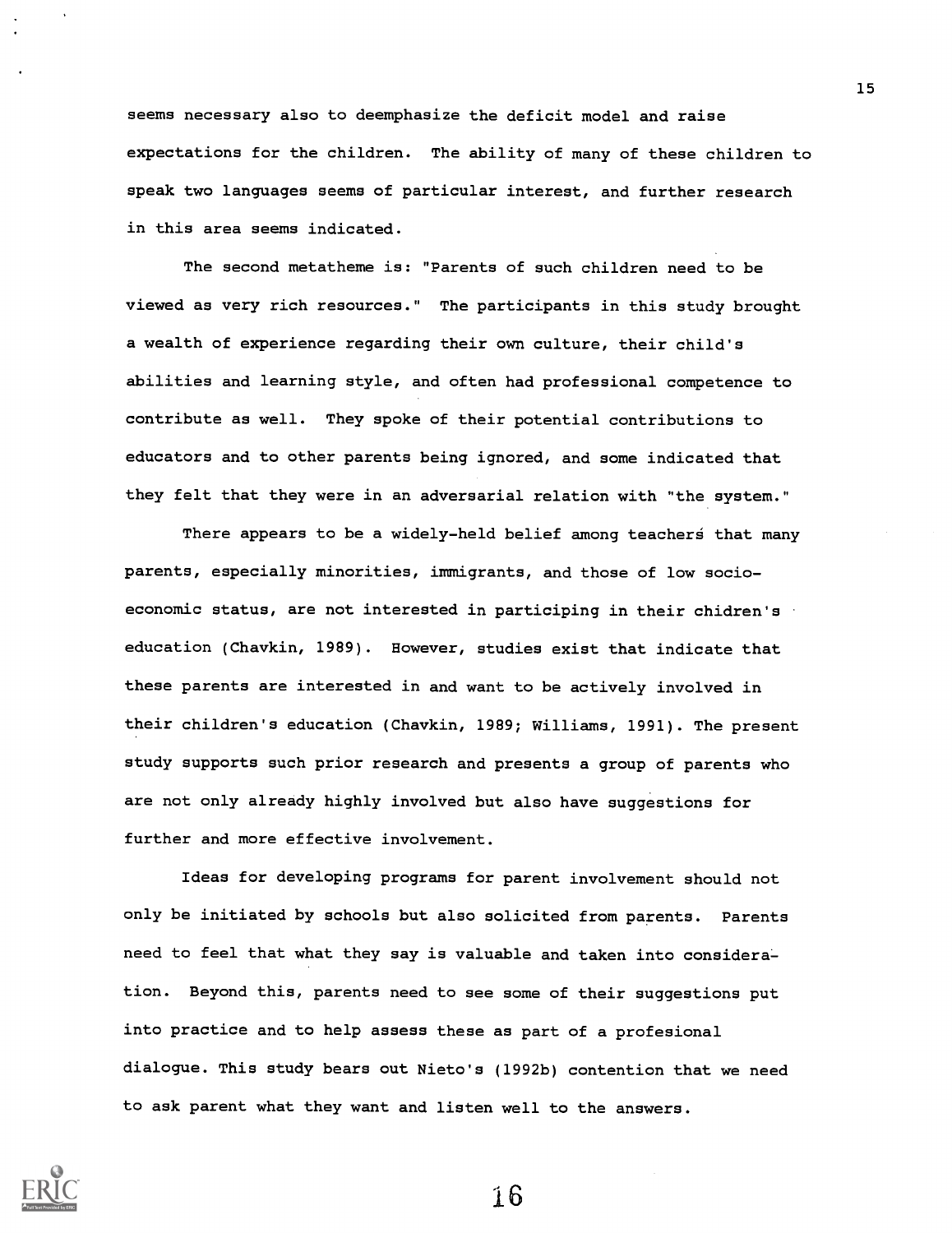#### REFERENCES

- Baca, L. M., & Cervantes, H. T. (1989). Bilingual special education interface. Columbus, OH: Merrill Publishing Company.
- Careaga, R. (1988, Fall). Parent involvement: A resource for the education of limited English proficient students. NCBE,  $g$ , 1-2.
- Chavkin, N. F. (1989). Debunking the myth about minority parents.] Educational Horizons,  $7(4)$ , 119-123.
- (Ed.). (1993). <u>Families and schools in a pluralistic</u> society. Albany, NY: State University of New York.
- Correa, V. I. (1989). Involving culturally diverse families in the educational process. In S. H. Fradd & M. J. Weismantel (Eds.), Meeting the needs of culturally and linguistically different students: A handbook for education, pp. 130-144. Boston, Little, Brown and Company, College-Hill Publications.
- Dauber, S. L., & Epstein, J. L. (1993). Parents' attitudes and practices of involvement in inner-city elementary and middle schools. In N. F. Chavkin (Ed.), Families and Schools in a pluralistic society (pp. 53-71). Albany, NY: State University of New York Press.
- De Leon, J., Ortiz, R., Sena, G., & Medina, C. (1996). Hispanic parent involvement and perspective in the education of the preschool child with developmental disabilities. The Journal of Educational Issues of Language Minority Students, 16, 33-48.
- Ely, M., Anzul, M., Friendman, T., Garner, D., & McCormack-Steinmetz, A. (1991). Doing qualitative research: Circles within circles. London, Falmer Press.
- Epstein, J. L. (1988). How do we improve programs of parent involvement? Educational Horizons, 66, 58-9.
- Graves, S. B., & Gargiulo, R. M. (1993). Strategies for supporting families. Day Care and Early Education, 21(2), 47-8.
- Hardman, M. L., Drew, J., Egan, M. W. & Wolf, B. (1993). Human exceptionality: Society, school, and family. Boston, Allyn and Bacon.
- Harry, B. (1992a). Cultural diversity, families, and the special eduction system: Communication and empowerment. New York: Teachers College Press.
- . (1992b). An ethnographic study of cross-cultural communication with Puerto Rican American families in the special education system. American Educational Research Journal, 29(3), 471-94.



17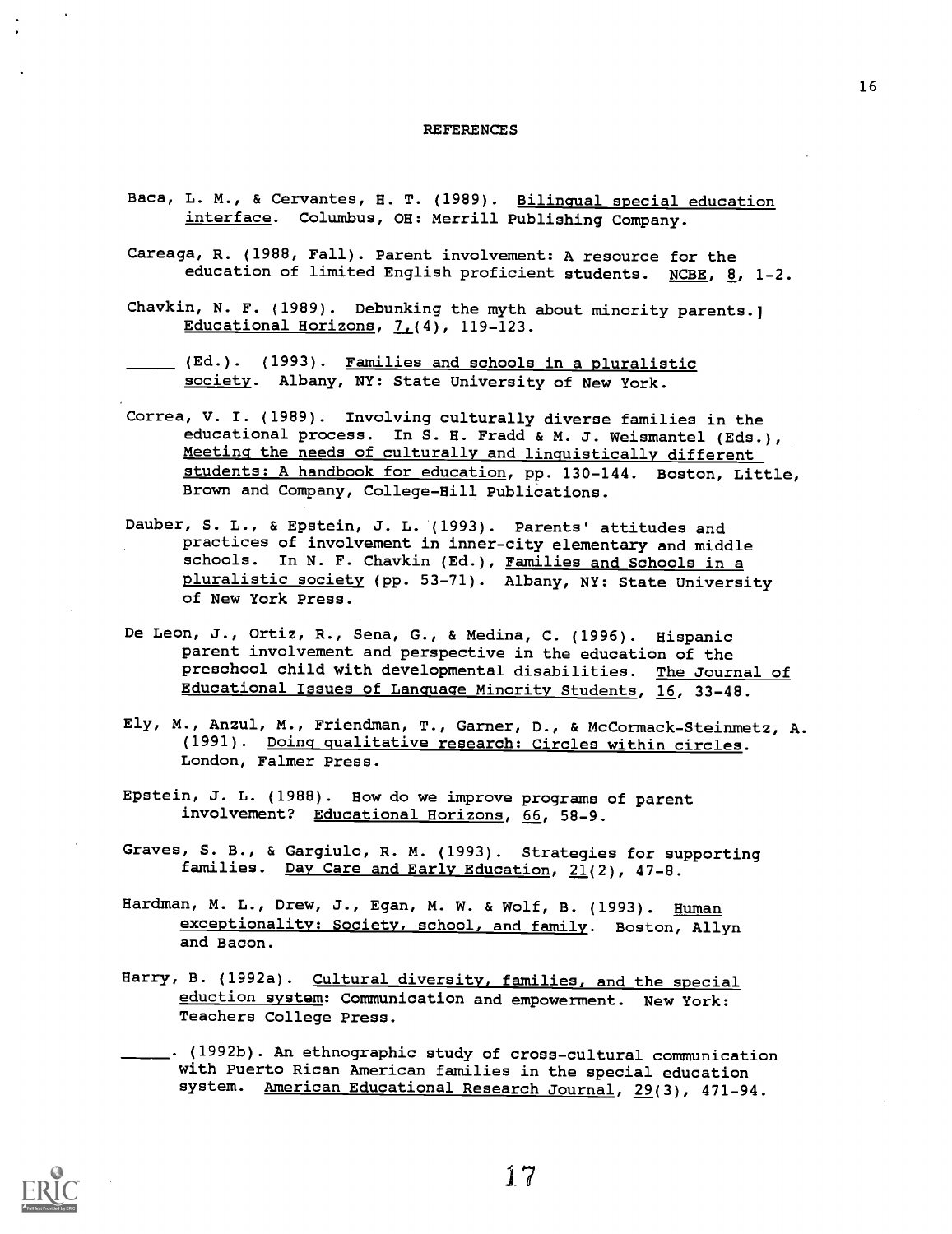- Lincoln, Y. S., & Guba, E. G. (1985). Naturalistic enquiry. Newbury Park, CA: Sage Publications.
- Margolis, M. L. (1994). Little Brazil: An ethnography of Brazilian Immigrants in New York City. Princeton, NJ: Princeton University Press.
- Matsuda, M. (1994). Working with Asian parents: Some communiction strategies. In K. G. Butler (Ed.), Cross-cultural perspectives in language assessment and intervention. Gaithersburg, MD: Aspen.
- Nieto, S. (1985, September-December). Who's afraid of bilingual parents? Bilingual Education Review, 12(3), 179-89.
- (1992a). Affirming diversity: The socialpolitical context of multicultural education. While Plains, NY: Longman.
- (1992b). No, she's not involved: Students' perspectives of parent involvement. Talk given at the Conference on Parent Involvement in lthe Schooling of Bilingual/Bicultural Student Population, June 29-30.
- Seidman, I. E. (1991). Interviewing as qualitative research: A guide for researchers in education and the social sciences. New York: Teachers College Press.
- Waggoner, D. (1993). 1990 census shows dramatic change in foreign-born population in the U. S. NABE News,  $16(7)$ , 1, 18-19.
- Williams, D. L. (1991). Enhancing parent involvement through our hands: Some helpful hints for educataion (vol. 5, no. 2). Classroom Practices Bulletin. Austin, TX: Southwest Research Center, Title VII.
- Yao, E. L. (1993). Strategies for working effectively with Asian immigrant parents. In N. F. Chavkin (Ed.), Families and schools in a pluralistic society (pp. 149-156). Albany, NY: State University of New York Press.

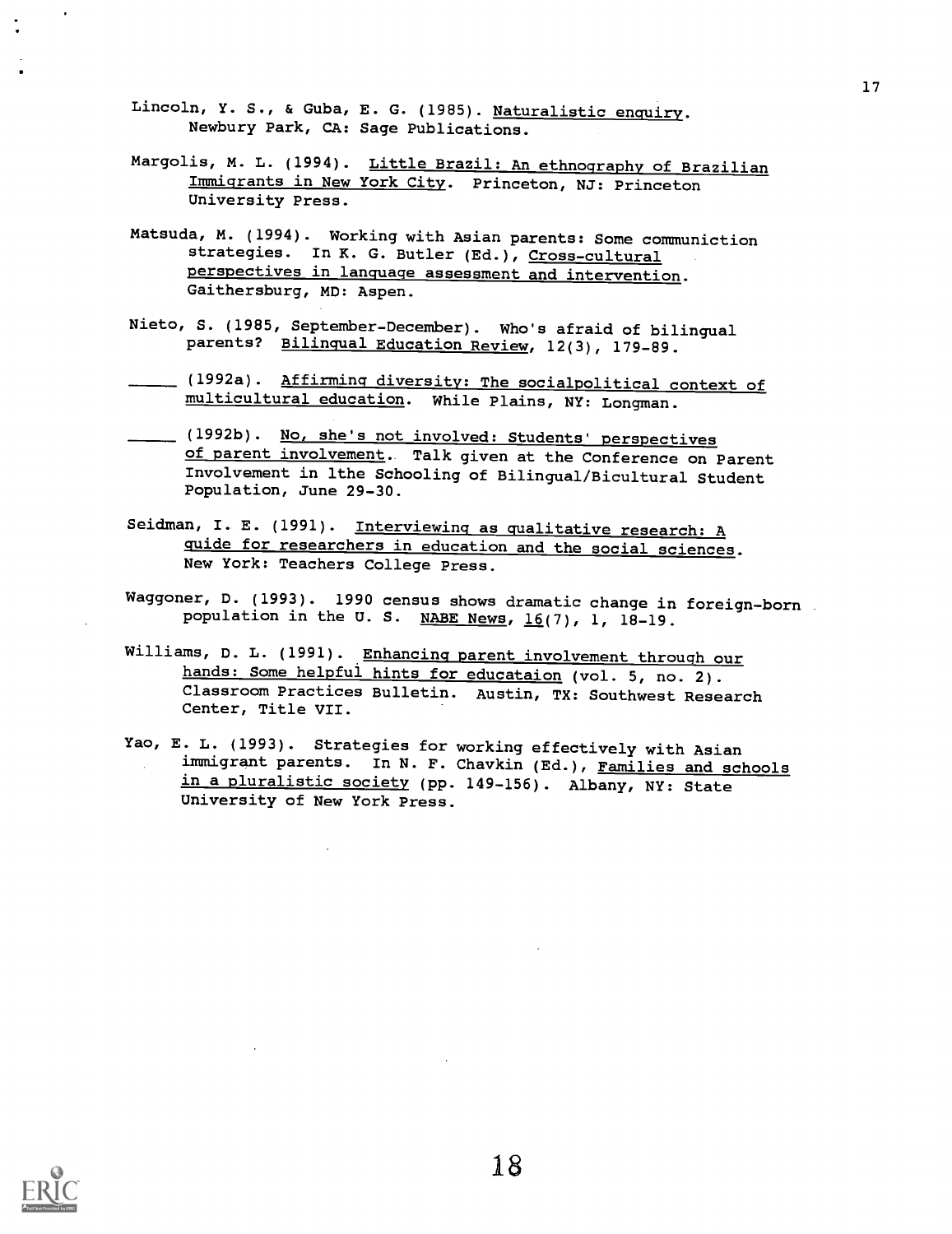$NABC$  99 FLO25869



### U.S. Department of Education

Office of Educational Research and Improvement (OERI) National Library of Education (NLE) Educational Resources Information Center (ERIC).\_



# REPRODUCTION RELEASE

(Specific Document)

I. DOCUMENT IDENTIFICATION:

| 1. DUUUNEN I IPENTII IVATIVIN                                                                                                                    |  |
|--------------------------------------------------------------------------------------------------------------------------------------------------|--|
| Title: The Experiences of Portuguese-Speaking Families with.                                                                                     |  |
| Author(s): Dora Tellier-Robinson, Ph.D.                                                                                                          |  |
| NABE 99 PAPER? VYES _ NO. IF NO, WAS THIS<br><b>Publication Date:</b><br>PRESENTED ELSEWHERE ? - YES - NO. PLEASE SPECIFY:<br>$\Sigma_m$<br>1999 |  |

### II. REPRODUCTION RELEASE:

In order to disseminate as widely as possible timely and significant materials of interest to the educational community, documents announced in the monthly abstract journal of the ERIC system, *Resources in Education* (RIE), are usually mad*e* available to users in microfiche, reproduced paper copy, and electronic media, and sold through the ERIC Document Reproduction Service (EDRS). Credit is given to the source of each document, and, if reproduction release is granted, one of the following notices is affixed to the document.

If permission is granted to reproduce and disseminate the identified document, please CHECK ONE of the following three options and sign at the bottom of the page.

| The sample sticker shown below will be<br>affixed to all Level 1 documents                                                                                    | The sample sticker shown below will be<br>affixed to all Level 2A documents                                                                                                                                                                                                                                                                                                                                                                                                                                       | The sample sticker shown below will be<br>affixed to all Level 2B documents                               |  |  |
|---------------------------------------------------------------------------------------------------------------------------------------------------------------|-------------------------------------------------------------------------------------------------------------------------------------------------------------------------------------------------------------------------------------------------------------------------------------------------------------------------------------------------------------------------------------------------------------------------------------------------------------------------------------------------------------------|-----------------------------------------------------------------------------------------------------------|--|--|
| PERMISSION TO REPRODUCE AND<br><b>DISSEMINATE THIS MATERIAL HAS</b><br><b>BEEN GRANTED BY</b>                                                                 | PERMISSION TO REPRODUCE AND<br>DISSEMINATE THIS MATERIAL IN<br>MICROFICHE, AND IN ELECTRONIC MEDIA<br>FOR ERIC COLLECTION SUBSCRIBERS ONLY.<br>HAS BEEN GRANTED BY                                                                                                                                                                                                                                                                                                                                                | PERMISSION TO REPRODUCE AND<br>DISSEMINATE THIS MATERIAL IN<br><b>MICROFICHE ONLY HAS BEEN GRANTED BY</b> |  |  |
| $a^{\delta}$                                                                                                                                                  |                                                                                                                                                                                                                                                                                                                                                                                                                                                                                                                   |                                                                                                           |  |  |
| TO THE EDUCATIONAL RESOURCES<br><b>INFORMATION CENTER (ERIC)</b>                                                                                              | TO THE EDUCATIONAL RESOURCES<br><b>INFORMATION CENTER (ERIC)</b>                                                                                                                                                                                                                                                                                                                                                                                                                                                  | TO THE EDUCATIONAL RESOURCES<br><b>INFORMATION CENTER (ERIC)</b>                                          |  |  |
|                                                                                                                                                               | 2A                                                                                                                                                                                                                                                                                                                                                                                                                                                                                                                | 2B                                                                                                        |  |  |
| Level 1                                                                                                                                                       | Level 2A                                                                                                                                                                                                                                                                                                                                                                                                                                                                                                          | Level 2B                                                                                                  |  |  |
|                                                                                                                                                               |                                                                                                                                                                                                                                                                                                                                                                                                                                                                                                                   |                                                                                                           |  |  |
|                                                                                                                                                               |                                                                                                                                                                                                                                                                                                                                                                                                                                                                                                                   |                                                                                                           |  |  |
| Check here for Level 1 release, permitting reproduction<br>and dissemination in microfiche or other ERIC archival<br>media (e.g., electronic) and paper copy. | Check here for Level 2A release, permitting reproduction<br>and dissemination in microfiche and in electronic media<br>for ERIC archival collection subscribers only                                                                                                                                                                                                                                                                                                                                              | Check here for Level 2B release, permitting<br>reproduction and dissemination in microfiche only          |  |  |
|                                                                                                                                                               | Documents will be processed as indicated provided reproduction quality permits.<br>If permission to reproduce is granted, but no box is checked, documents will be processed at Level 1.                                                                                                                                                                                                                                                                                                                          |                                                                                                           |  |  |
|                                                                                                                                                               | I hereby grant to the Educational Resources Information Center (ERIC) nonexclusive permission to reproduce and disseminate this document<br>as indicated above. Reproduction from the ERIC microfiche or electronic media by persons other than ERIC employees and its system<br>contractors requires permission from the copyright holder. Exception is made for non-profit reproduction by libraries and other service agencies<br>to satisfy information needs of educators in response to discrete inquiries. |                                                                                                           |  |  |
| Signature:<br>Sign<br>here, $\rightarrow$                                                                                                                     | Printed Name/Position/Title:<br>sinson                                                                                                                                                                                                                                                                                                                                                                                                                                                                            | binson                                                                                                    |  |  |
| Organization/Address:                                                                                                                                         | Telephone;<br>101                                                                                                                                                                                                                                                                                                                                                                                                                                                                                                 | FAX:<br>10<br>296                                                                                         |  |  |
| please<br>Kď                                                                                                                                                  | $\rho$ ,ne, $N_{1}T_{2}O7b2O$                                                                                                                                                                                                                                                                                                                                                                                                                                                                                     | Date:<br>E-Mail Address:<br>DOCDORA 6790L                                                                 |  |  |

(over)